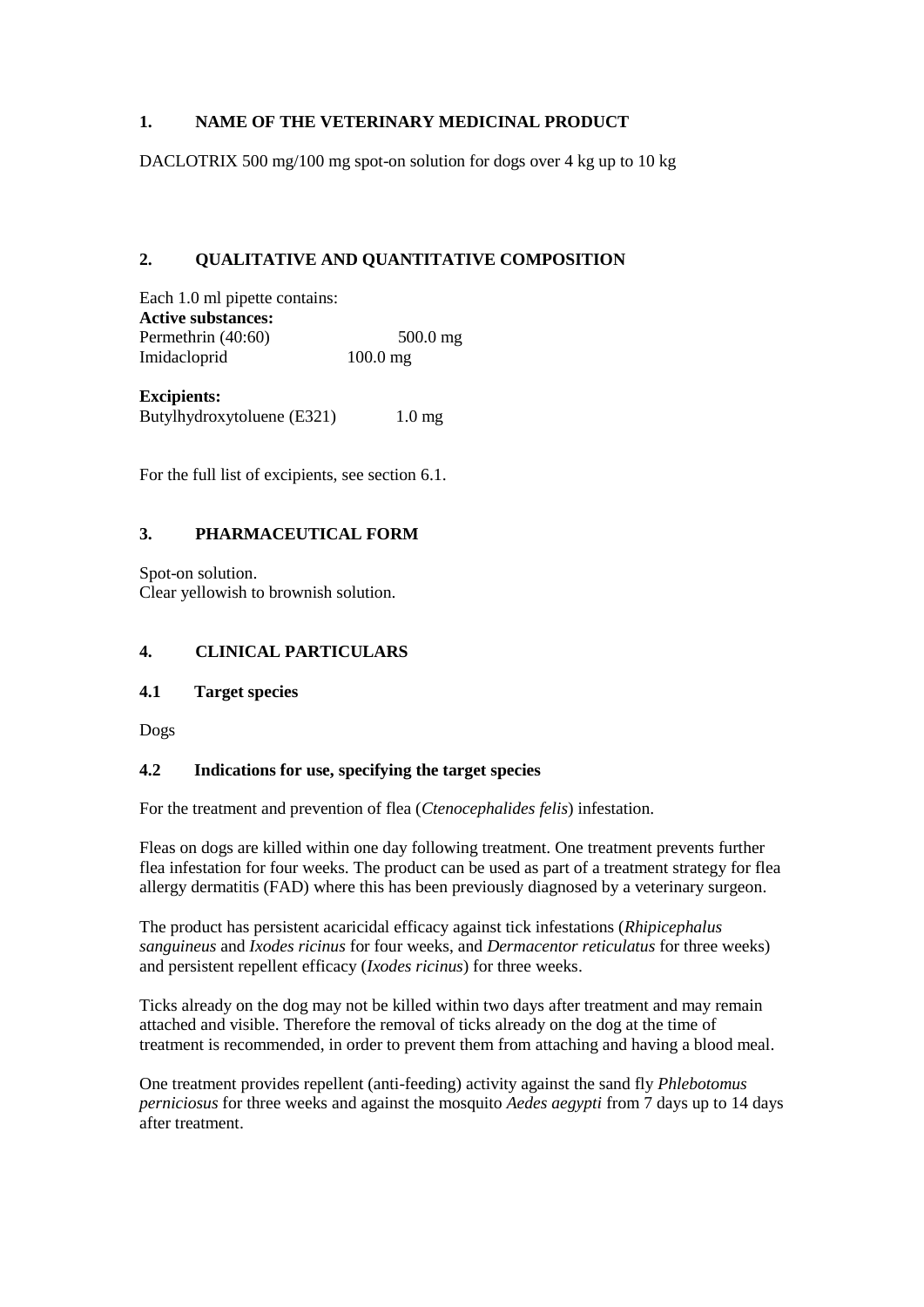Reduction of the risk of infection with *Leishmania infantum* via transmission by sandflies (*Phlebotomus perniciosus*) for up to 3 weeks. The effect is indirect due to product's activity against the vector.

# **4.3 Contraindications**

In the absence of available data do not use the product on puppies of less than 7 weeks of age, or 4 kg of weight.

Do not use in known cases of hypersensitivity to the active substances or to any of the excipients.

Do not use on cats. (Refer to section 4.5 – Special precautions for use).

### **4.4 Special warnings for each target species**

There may be an attachment of single ticks or bites by single sand flies or mosquitoes. For this reason, a transmission of infectious diseases cannot be excluded if conditions are unfavourable.

As the product exerts a repellent (anti-feeding) activity against *Aedes aegypti* mosquitoes 7 days after treatment, the product should preferably be applied 1 week before animals are likely to become exposed to these mosquitoes.

The product remains effective against fleas if the animal becomes wet. After weekly immersions in water for one minute the period of persistent insecticidal efficacy against fleas was not reduced. However, prolonged, intense exposure to water should be avoided. In cases of frequent and/or prolonged water exposure the persistent efficacy may be reduced. In these cases do not retreat more frequently than once weekly. If a dog requires a shampoo, it should be administered before applying the product or at least 2 weeks after application, to optimise efficacy of the product.

The effectiveness of the product against ticks, and the repellent effectiveness of the product following swimming or shampooing has not been investigated.

Immediate protection against sandflies bites is not documented. Treated dogs for the reduction of the risk of infection with *Leishmania infantum* via transmission by sandflies *P. perniciosus* should be kept in a protected environment during the first 24 hours after the initial treatment application.

### **4.5 Special precautions for use**

### Special precautions for use in animals

Care should be taken to avoid the content of the pipette coming into contact with the eyes or mouth of the recipient dogs.

Care should be taken to administer the product correctly as described under section 4.9. In particular oral uptake due to the licking of the application site by treated or in-contact animals should be avoided.

Do not use on cats.

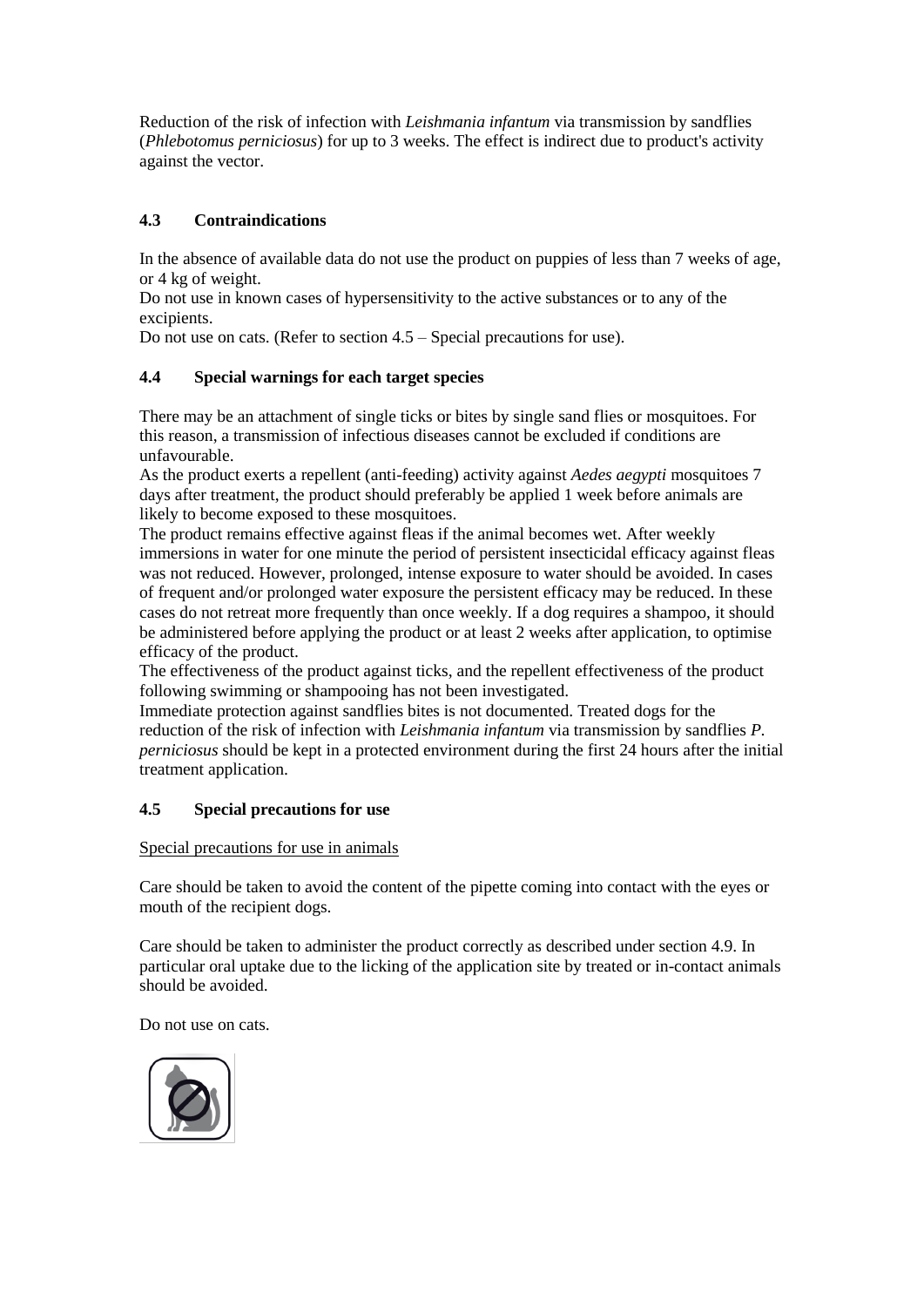This product is extremely poisonous to cats and could be fatal due to the unique physiology of cats which is unable to metabolise certain compounds including permethrin. To prevent cats from being accidentally exposed to the product, keep treated dogs away from cats after treatment until the application site is dry. It is important to ensure that cats do not groom the site of application on a dog, which has been treated with this product. Seek veterinary advice immediately if this occurs.

Consult your veterinary surgeon before using the product on sick and debilitated dogs.

#### Special precautions to be taken by the person administering the veterinary medicinal product to animals

Avoid contact between the product and skin, eyes or mouth.

Do not eat, drink or smoke during application.

Wash hands thoroughly after use.

In case of accidental spillage onto skin, wash off immediately with soap and water.

People with known skin sensitivity may be particularly sensitive to this product.

The predominant clinical symptoms that in extremely rare case may be shown are transient sensory irritations of the skin like tingling, burning sensation or numbness.

If the product gets accidentally into the eyes, they should be thoroughly flushed with water. If skin or if eye irritation persists, seek medical advice immediately and show the package leaflet or the label to the physician.

Do not ingest. In case of accidental ingestion seek medical advice immediately and show the package leaflet or the label to the physician.

Treated dogs should not be handled especially by children until the application site is dry. This may be ensured by treating the dogs in the evening. Recently treated dogs should not be allowed to sleep together with their owner, especially children.

Keep the stored pipettes in the original blister. In order to prevent children from getting access to used pipettes, used pipettes should be disposed of immediately.

### Other precautions

The solvent in the product may stain certain materials including leather, fabrics, plastics and finished surfaces. Allow the application site to dry before permitting contact with such materials.

The product is toxic for aquatic organisms. Treated dogs must not under any circumstances be allowed into any type of surface water for at least 48 hours after treatment.

### **4.6 Adverse reactions (frequency and seriousness)**

Pruritus, hair loss, erythema, oedema, and erosions may occur in very rare cases at the application site and are generally self-resolving.

Behaviour changes (agitation, restlessness, whining or rolling), gastro-intestinal symptoms (vomiting, diarrhoea, hypersalivation, diminished appetite) and neurological signs such as unsteady movement and twitching, or lethargy in dogs susceptible to the ingredient permethrin may be observed in very rare cases. These signs are generally transient and selfresolving.

Accidental oral uptake may result in transient vomiting and neurological signs such as tremor and incoordination. Treatment should be symptomatic. There is no known specific antidote.

The frequency of adverse reactions is defined using the following convention: - very common (more than 1 in 10 animals treated displaying adverse reaction(s))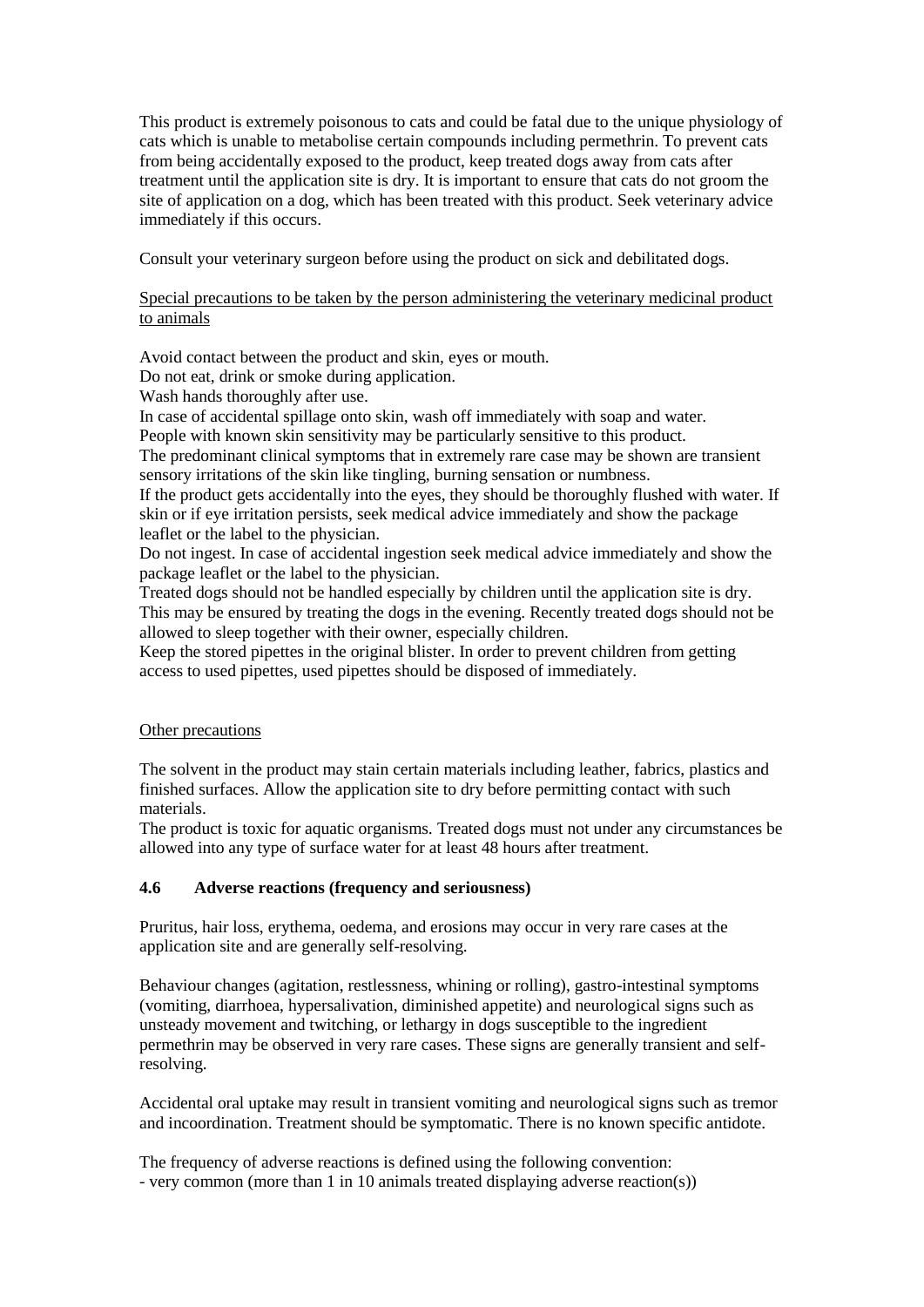- common (more than 1 but less than 10 animals in 100 animals treated)

- uncommon (more than 1 but less than 10 animals in 1,000 animals treated)
- rare (more than 1 but less than 10 animals in 10,000 animals treated)
- very rare (less than 1 animal in 10,000 animals treated, including isolated reports).

#### **4.7 Use during pregnancy, lactation or lay**

The safety of the veterinary medicinal product has not been established during pregnancy and lactation. In these animals, use only according to the benefit/risk assessment by the responsible veterinarian.

#### **4.8 Interaction with other medicinal products and other forms of interaction**

None known.

#### **4.9 Amounts to be administered and administration route**

Route of administration and dosage:

Spot-on use only. Apply only to undamaged skin.

The recommended minimum dose is: 10 mg/kg body weight (bw) imidacloprid and 50 mg/kg body weight (bw) permethrin.

| Dogs (kg body<br>weight)            | <b>Strength</b>                                                                       | Volume<br>(ml) | Imidacloprid<br>(mg/kg body<br>weight) | <b>Permethrin</b><br>(mg/kg body<br>weight) |
|-------------------------------------|---------------------------------------------------------------------------------------|----------------|----------------------------------------|---------------------------------------------|
| $\leq 4$ kg                         | $200 \text{ mg}/40 \text{ mg}$ spot-on<br>solution for dogs up to 4<br>kg             | $0.4$ ml       | minimum of 10                          | minimum of 50                               |
| $>4$ kg $\leq 10$ kg                | $500 \text{ mg}/100 \text{ mg}$ spot-on<br>solution for dogs over 4<br>kg up to 10 kg | $1.0$ ml       | $10 - 25$                              | $50 - 125$                                  |
| $>10 \text{ kg} \leq 25 \text{ kg}$ | 1250 mg/250 mg spot-on<br>solution for dogs over 10<br>kg up to 25 kg                 | $2.5$ ml       | $10 - 25$                              | $50 - 125$                                  |
| $>25 \text{ kg} \leq 40 \text{ kg}$ | 2000 mg/400 mg spot-on<br>solution for dogs over 25<br>kg                             | $4.0$ ml       | $10 - 16$                              | $50 - 80$                                   |

Administer by topical application to the skin according to the bodyweight as follows:

For  $\text{dogs} > 40 \text{ kg}$  the appropriate combination of pipettes should be used.

To ensure correct dosage, body weight should be determined as accurately as possible.

To reduce re-infestation from emergence of new fleas, it is recommended to treat all dogs in a household. Other animals living in the same household should also be treated with a suitable product. To aid further in reducing environmental challenge, the additional use of a suitable environmental treatment against adult fleas and their developmental stages is recommended.

Depending on the ectoparasite challenge, it may be necessary to repeat the treatment. The interval between two treatments should be 4 weeks. However, in cases of frequent and/or prolonged water exposure the persistent efficacy may be reduced. In these cases do not retreat more frequently than once weekly.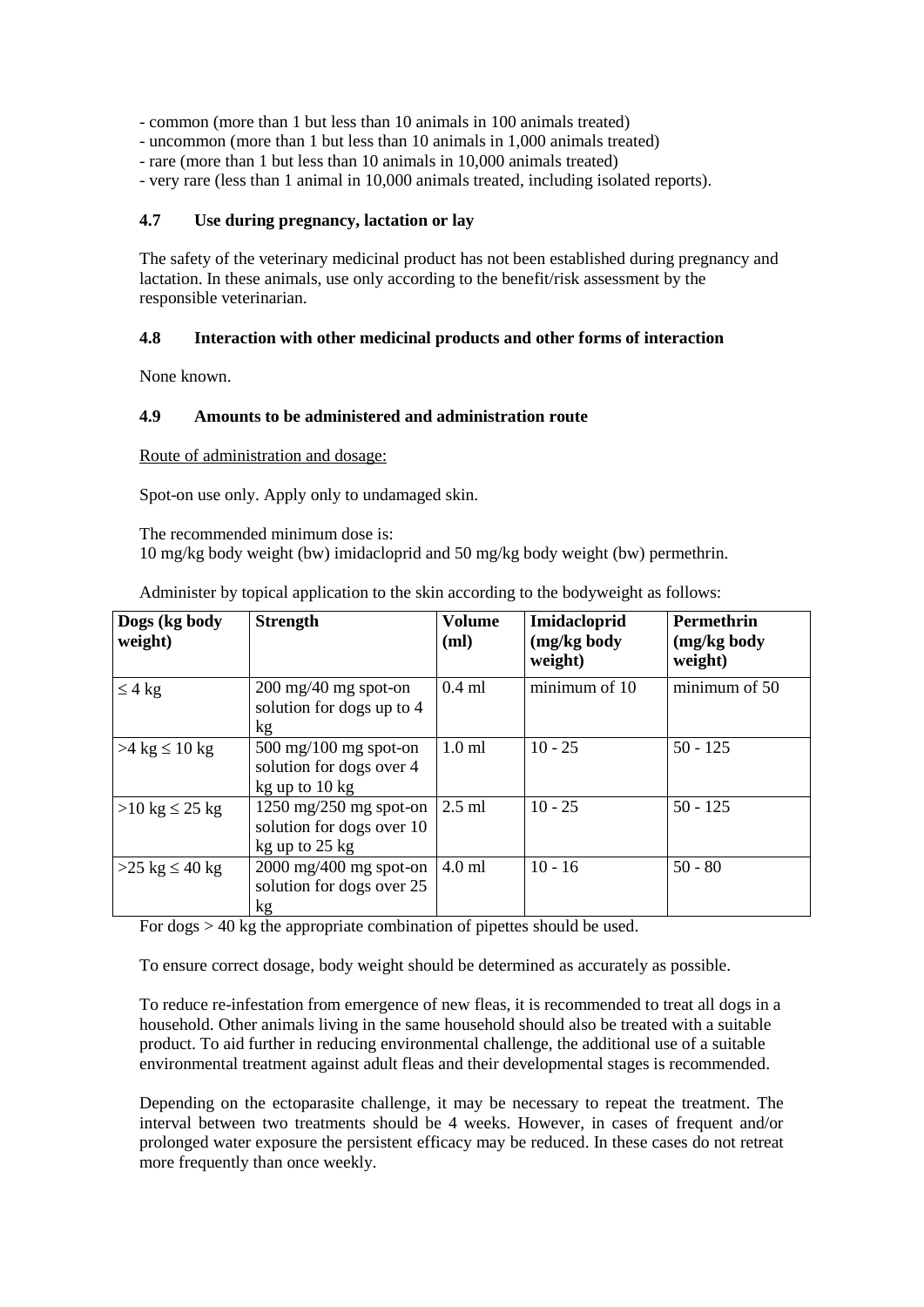To protect a dog over the whole sand fly season, treatment should be compliantly continued throughout.

Transient cosmetic changes (e.g. skin scaling, white deposits and spiking of the hair) may be observed at application sites.

#### Method of administration:

Remove one pipette from the package. Hold applicator pipette in an upright position. Tap the narrow part of pipette to ensure the contents are within the main body of the pipette, twist and pull cap off. Turn the cap around and place the other end of cap back on pipette. Push and twist the cap to break seal, and then remove the cap from the pipette.



For dogs 10 kg body weight or less:

With the dog standing still, part the coat between the shoulder blades until the skin is visible. Place the tip of the pipette on the skin and squeeze firmly several times to empty the contents directly onto the skin.



For dogs of more than 10 kg body weight:

With the dog standing still, the entire contents of the pipette should be applied evenly to four spots on the top of the back from the shoulder to the base of the tail. At each spot, part the hair until the skin is visible. Place the tip of the pipette on the skin and gently squeeze to expel a portion of the solution on the skin. Do not apply an excessive amount of solution at any one spot that could cause some of the solution to run off the side of the dog.



#### **4.10 Overdose (symptoms, emergency procedures, antidotes), if necessary**

No adverse clinical signs were noted in healthy puppies or adult dogs exposed to 5x overdosage or for puppies whose mothers were treated with 3x overdosage of the combination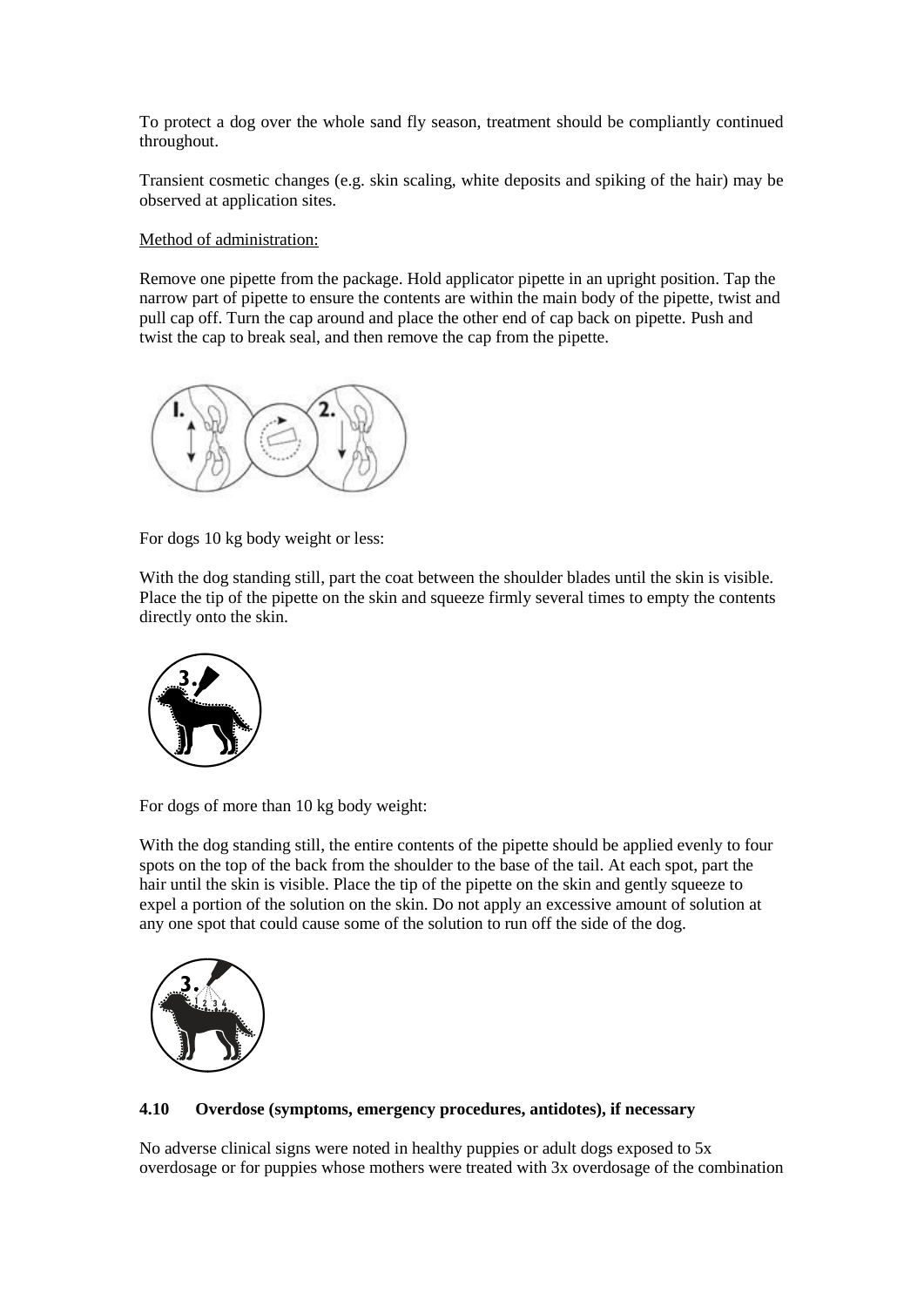of imidacloprid and permethrin. The severity of skin erythema, which sometimes occurs at the application site, increases with overdose.

### **4.11 Withdrawal period(s)**

Not applicable.

### **5. PHARMACOLOGICAL PROPERTIES**

Pharmacotherapeutic group: Ectoparasiticides for topical use, incl. Insecticides, permethrin, combinations.

ATCvet code: QP53AC54.

### **5.1 Pharmacodynamic properties**

The product is an ectoparasiticide for topical use containing imidacloprid and permethrin. This combination acts as an insecticide and acaricide.

**Imidacloprid** is an ectoparasiticide belonging to the chloronicotinyl group of compounds. Chemically, it can be classified as a chloronicotinyl nitroguanidine. Imidacloprid is effective against adult fleas and larval flea stages. In addition to the adulticide flea efficacy of imidacloprid, a larvicidal flea efficacy in the surroundings of the treated pet has been demonstrated. Larval stages in the dog`s immediate surroundings are killed following contact with a treated animal. It has a high affinity for the nicotinergic acetylcholine receptors in the post-synaptic region of the central nervous system (CNS) in insects. The ensuing inhibition of cholinergic transmission in insects results in paralysis and death of the parasite.

**Permethrin** belongs to the type I class of pyrethroid acaricides and insecticides. Pyrethroids affect the voltage-gated sodium channels in vertebrates and non-vertebrates. Pyrethroids are so called "open channel blockers" affecting the sodium channel by slowing both the activation and the inactivation properties thus leading to hyperexcitability and death of the parasite.

In the combination of both substances, it has been shown that imidacloprid functions as the activator of arthropod ganglion and therefore increases the efficacy of permethrin.

### **5.2 Pharmacokinetic particulars**

Following topical application in dogs, the solution distributes over the body surface of the animal. Both active substances remain on the skin and hair of the treated animal for at least 4 weeks. Systemic absorption of the product is sufficiently low so as not to affect efficacy or target species tolerance.

#### **Environmental properties**

The product should not be allowed to enter water courses as this may be dangerous for fish and aquatic organisms. For treated dogs, please see section 4.5.

Imidacloprid and/or permethrin containing products are toxic to honey bees.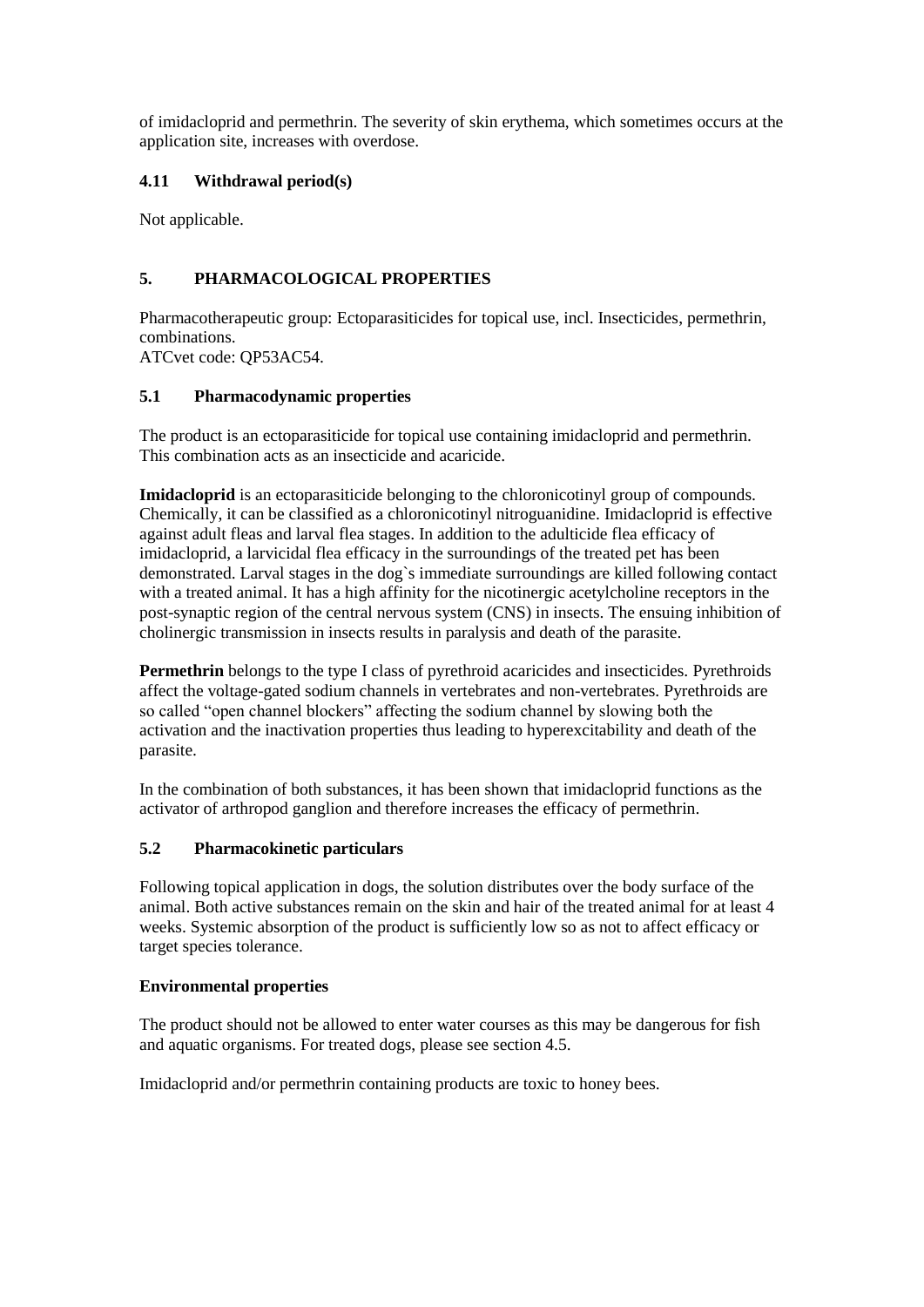## **6. PHARMACEUTICAL PARTICULARS**

#### **6.1 List of excipients**

Butylhydroxytoluene (E321) Triglycerides, Medium-Chain N-methylpyrrolidone Citric acid (E330) Dimethyl sulfoxide

### **6.2 Major incompatibilities**

None known.

### **6.3 Shelf life**

Shelf life of the veterinary medicinal product as packaged for sale: 3 years.

### **6.4. Special precautions for storage**

Store in the original packaging in order to protect from moisture and light.

## **6.5 Nature and composition of immediate packaging**

White polypropylene pipette closed with a polyethylene (HDPE) cap. Each pipette is packed in a polyethylene terephthalate/aluminium/low density polyethylene triplex bag. 3 ml pipette containing 1.0 ml of solution Box containing 1, 3, 4, 6, 10 pipettes

Not all pack sizes may be marketed.

#### **6.6 Special precautions for the disposal of unused veterinary medicinal product or waste materials derived from the use of such products, if appropriate**

The product should not enter water courses as this may be dangerous for fish and other aquatic organisms.

After use, replace cap on tube. Any unused veterinary medicinal product or waste materials derived from such veterinary medicinal product should be disposed of in accordance with local requirements.

# **7. MARKETING AUTHORISATION HOLDER**

KRKA, d.d., Novo mesto Šmarješka cesta 6 8501 Novo mesto Slovenia

### **8. MARKETING AUTHORISATION NUMBER(S)**